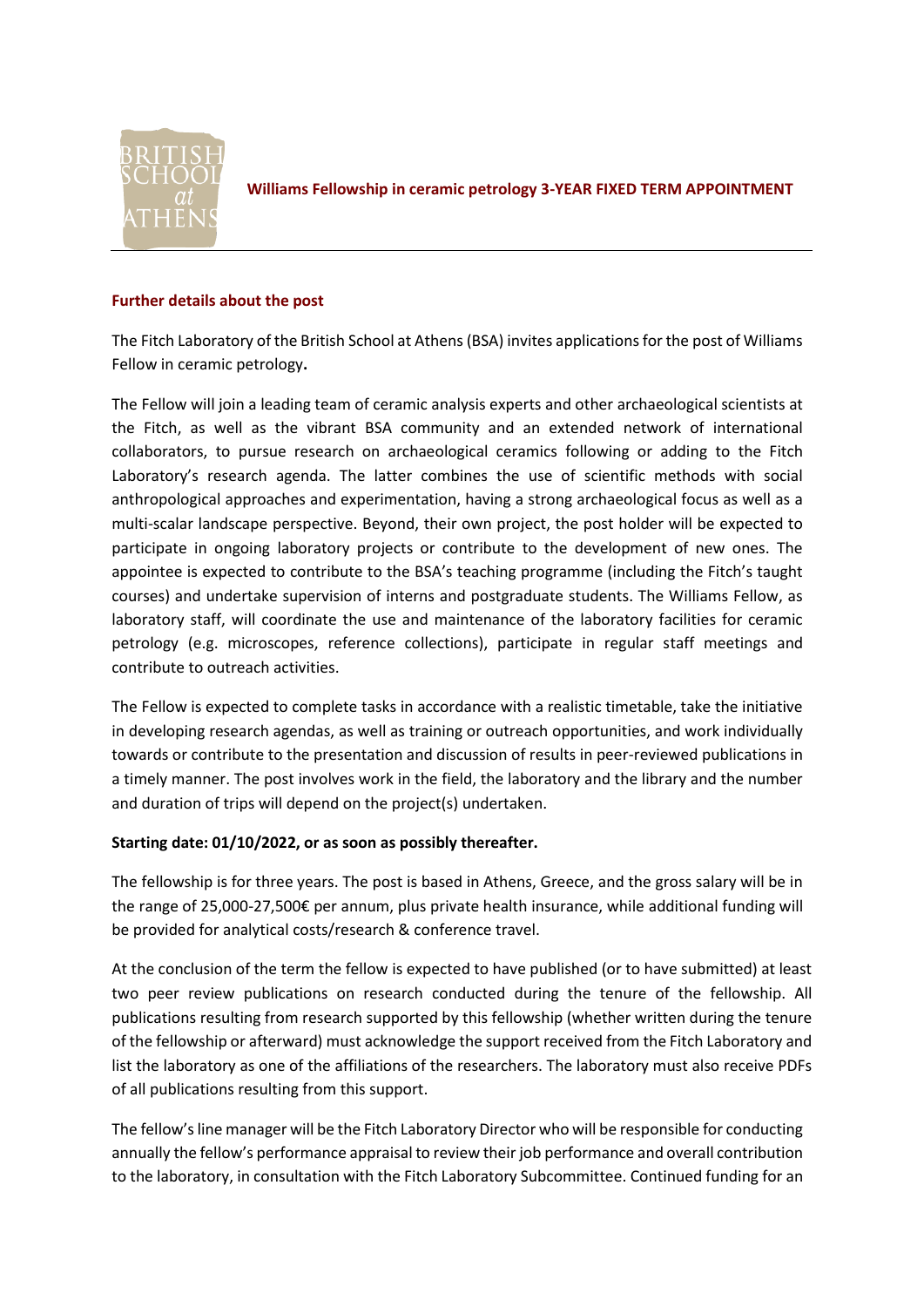additional fourth year will be contingent upon the approval/recommendation of the Fitch Laboratory Subcommittee.

## **The Williams Fellow's Profile**

Appointment is dependent on having a relevant PhD (in Archaeology or Archaeological Science), or having submitted the thesis. The appointee is expected to have relevant research experience reflecting adequate expertise to participate and enhance the laboratory's research programme.

## **Essential criteria**

- Advanced knowledge of ceramic petrography
- Proven experience in the study of archaeological ceramics (including macroscopic examination and sampling)
- Proven ability to work efficiently with relatively little supervision
- Proven ability to engage in and contribute to a research group and develop research agendas.
- Excellent communication skills, including the ability to produce technical reports, academic publications and public presentations to an international standard

### **Desirable:**

- Familiarity with application of elemental analysis in the study of ceramics (either the actual analytical process and data collection or at least the processing/combined use of elemental data)
- Experience/knowledge of computational approaches to archaeology (databases, graphics) and familiarization with digital and social media communications
- Familiarity with Aegean and/or Mediterranean archaeology
- Knowledge of modern Greek

## **Application Process**

Applicants are asked to supply the following:

- **Cover letter**, with the applicant's contact details, outlining the reasons for applying, addressing clearly how the applicant meets each of the selection criteria outlined above and discussing potential contribution and wider impact on the Fitch Laboratory and the British School at Athens.
- **Curriculum vitae**, giving details of past employment, academic and other qualifications, any relevant experience, research interests and publications;
- **Research proposal** for a project to be undertaken and completed within the term of the Williams fellowship (max. 3 pages, 1.5 spacing), including objectives, background and relation to current state of knowledge in the field, project implementation (including work plan, methodology and techniques to be used with an estimate of sample number, timeframe), dissemination and impact. The applicants should refer to the status of their access to relevant material (including any available letters by excavators or formal permits).
- The names, addresses, telephone numbers and email addresses of two referees, whom the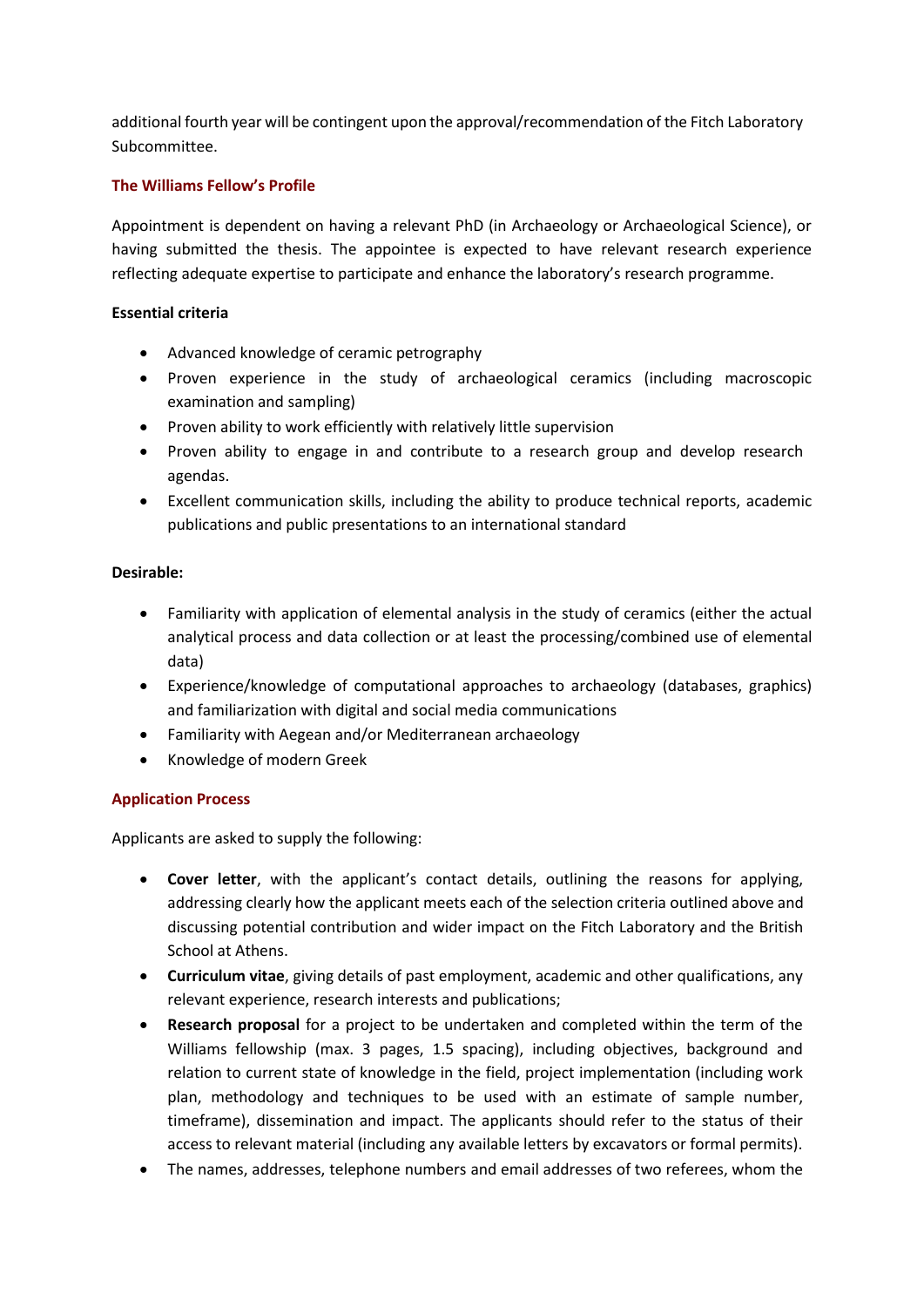candidate has contacted in advance and who have agreed to supply letters of reference. They will receive on submission of the application an email asking them to send their reference letters via a link by the closing date;

### **Closing date for receipt of applications (and references): 1 July 2022.**

Applications should be submitted via this [link](https://forms.gle/sgmcfUUTt6vUkffo7) by Friday 1 July 2022.

Applicants will be assessed in the first instance on their written applications. Selected candidates will then be called for an interview, which may include some practical tests. Interviews will be conducted online in July 2022. The successful candidate, who will be notified soon afterwards, is expected to take up the post from 1 October 2022 or soon afterwards (negotiable).

For further details on the British School at Athens and the Fitch Laboratory, check the School's website (http://www.bsa.ac.uk/http://www.bsa.ac.uk/index.php).

For informal enquiries on the post and the application process, please contact the Laboratory Director, Dr Evangelia Kiriatzi [\(e.kiriatzi@bsa.ac.uk\)](mailto:e.kiriatzi@bsa.ac.uk).

The BSA actively supports equality, diversity and inclusion and encourages applications from all sections of society.

#### **Further details about the British School at Athens**

An educational charity founded in 1886, the British School at Athens (BSA) is the UK's research hub in the humanities and social sciences in Greece and its wider Balkan, European, Mediterranean and Levantine contexts. It conducts, facilitates and promotes research of international excellence in all periods – from the Palaeolithic to the present – and across all humanities and social science disciplines, as well as offering targeted courses to develop the next generation of researchers and academics in those fields. Greece's centrality in the history of the western tradition, combined with its key position in post-Ottoman southern Europe and on the front line of the current refugee crisis, make it an unusually rich location for research.

The BSA forms part of the British Academy's network of British International Research Institutes (BIRI) which sustains and supports British research overseas:

[https://www.thebritishacademy.ac.uk/international/research-institutes.](https://www.thebritishacademy.ac.uk/international/research-institutes) In Athens we support research in Greece and neighbouring countries as well as collaborations with local institutions. Our 130-year history brings a strong reputation, an unparalleled regional network, an accumulation of library and material resources, and a body of expertise that benefit both UK-based researchers and those who engage with us as research partners. Typically over 600 researchers and almost 1,000 students use our facilities and the BSA collaborates with around 20 UK and 60 institutions worldwide, the majority in Greece.

The BSA's goals are achieved through:

• an academic programme of seminars, lectures, and conferences;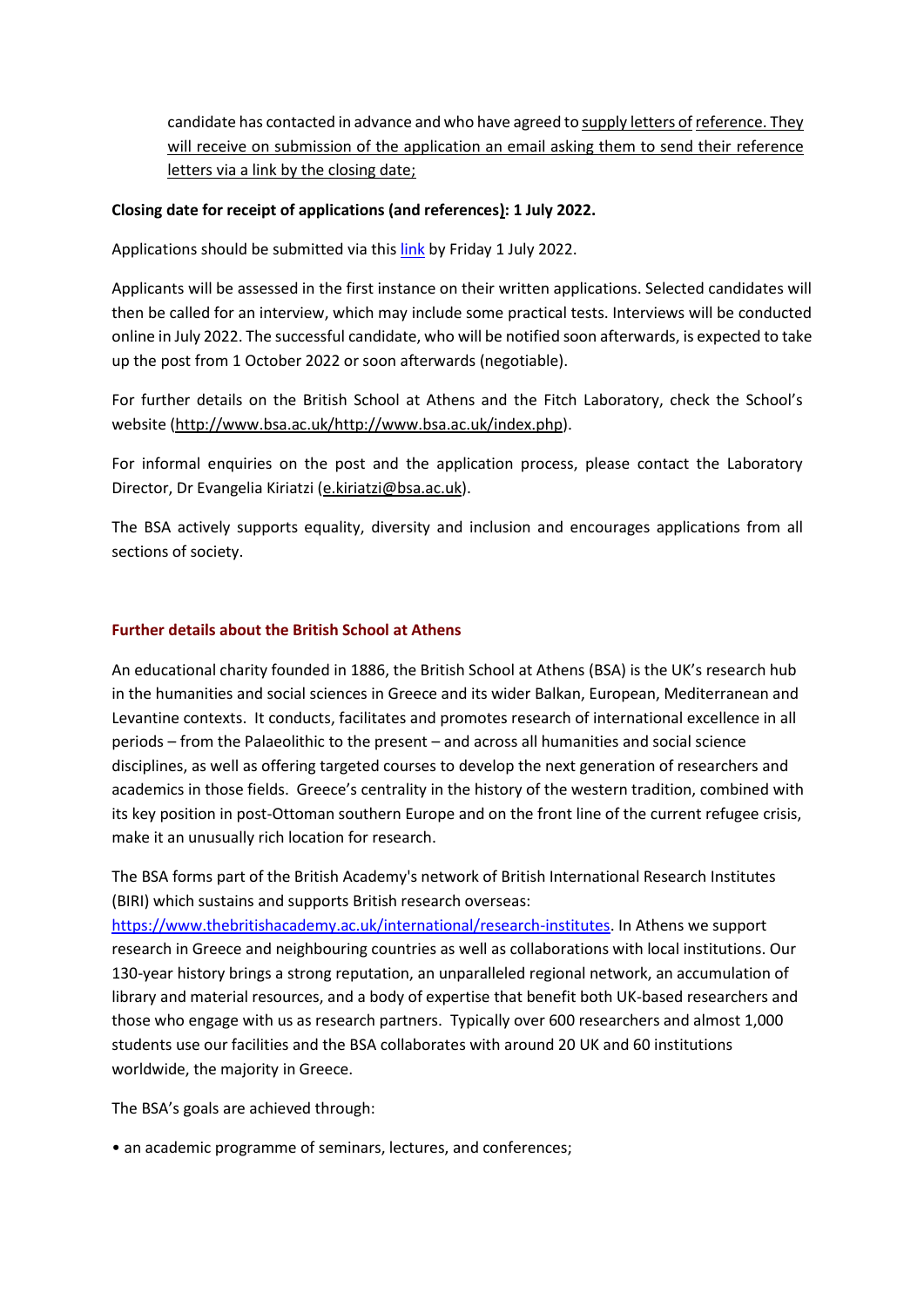• its internationally renowned library;

• the work of the Fitch Laboratory in science-based archaeological research across the Mediterranean;

• supporting the work of individual researchers from the UK and elsewhere, including applications for study and fieldwork permits; advice on the development of research programmes; accommodation and facilities in Athens and Knossos; and provision of online services;

• making research carried out at the BSA or with its assistance known through the publication of its journals and monograph series;

• promoting the use of its archival, laboratory, and museum collections by the scholarly community worldwide;

• providing funding (including studentships and visiting fellowships) for research in Greece, and to enable Greek researchers to visit the UK;

• providing internships and training courses for undergraduates, postgraduates, and schoolteachers.

The BSA's biannual Newsletters (June and December since 2017), Corporate Plan and Strategic Plan for Research 2015-2020 are posted o[n www.bsa.ac.uk.](http://www.bsa.ac.uk/)

### **Size and Scope**

The BSA, founded in 1886, is an institute for advanced research and a registered UK charity (no. 208673). It maintains a hostel, world class library, archive, laboratory for archaeological science and offices in Athens; a smaller hostel, library and museum for study purposes in Knossos; and an office in London. It has five full-time academic staff (including the Knossos Curator), two research fellows, three full-time and two part-time administrative/secretarial staff, three full-time library/archival staff; and five full-time and two part-time domestic staff. The academic staff, the research fellows, the IT Officer, and the Archivist are all actively engaged in research, and all staff are actively encouraged to undertake professional development. In addition, the BSA is supported by researchactive non-executive staff in the UK – in particular the Chair of Council (Dr Carol Bell), Vice-Chair of Council (Professor Robin Osborne) and the Deputy Honorary Treasurer (Huw Smith). Its turnover for the financial year 2019-20 was approximately £1.5m. It offers two full-year research fellowships ('studentships') and several smaller bursaries for scholars every year. The BSA has over 260 supporters and over 220 members, i.e. scholars or scientists who use its facilities for study purposes every year. In addition, around 1,000 researchers, who are not members, are given rights to use the library each year.

## **Staffing**

The BSA has the following research staff, details of whose research interests and publications are available on the BSA's website ([www.bsa.ac.uk\)](http://www.bsa.ac.uk/):

Full-time academic staff: Professor John Bennet, Director; Dr Evangelia Kiriatzi, Director of the Fitch Laboratory; Dr Michael Loy, Assistant Director; Dr Noémi Müller, Scientific Research Officer; Dr Kostis Christakis, Knossos Curator.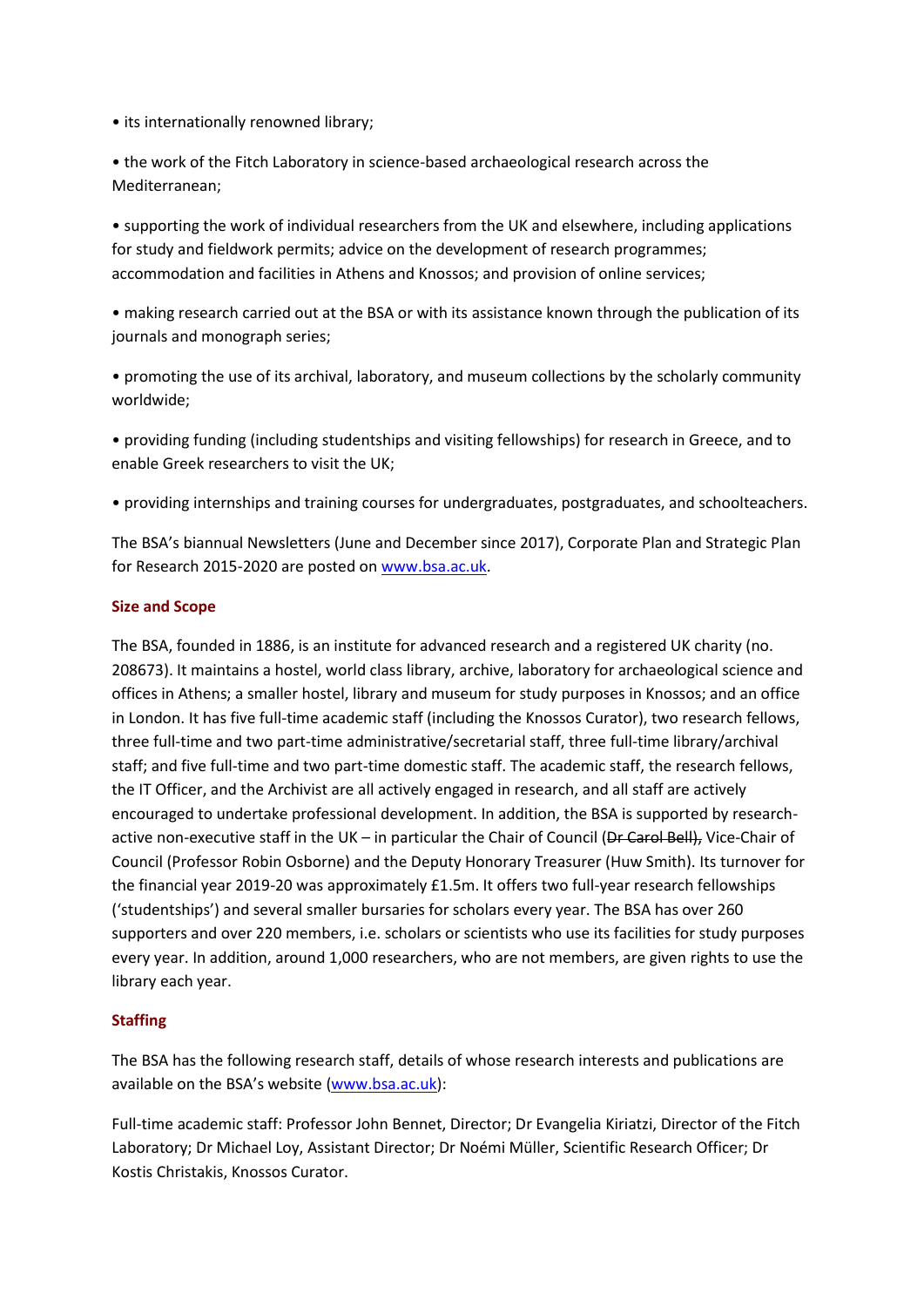Full-time research fellows: the current Leventis Fellow, Dr Tulsi Parikh; the Williams Fellow in ceramic petrology, Dr Carlotta Gardner; Marie Skłodowska-Curie Fellow, Dr Anna P. [Judson;](https://www.bsa.ac.uk/about-us/people/marie-sklodowska-curie-fellow-2/) The 1821 Fellow in Modern Greek Studies, Dr Michalis [Sotiropoulos.](https://www.bsa.ac.uk/about-us/people/1821-fellow/)

Research-active staff with other primary responsibilities: Ms Amalia Kakissis, Archivist.

### **Infrastructure and Facilities**

The BSA's principal research infrastructure consists of its Library, its Museum, the Fitch Laboratory and its facilities at Knossos. Most staff are based in Athens, but a London office is maintained in the British Academy (10 Carlton House Terrace, SW1Y 5AH), staffed by a part-time Administrative Assistant and a Development Officer.

The Library in Athens contains over 70,000 volumes, 1,300 periodical titles and 2,000 maps, and has space for 50 readers. Its collections and desk spaces are housed on several different levels, which are served by stairs, reflecting its evolution over 120 years. It is staffed by two full-time librarians (Mrs Evi Charitoudi and Ms Evgenia Villioti) with the help of a student library assistant. Members have 24 hour access. While providing a broad, research-level coverage of Greek archaeology of all periods, it specialises in the fields of Aegean prehistory, ancient art and epigraphy, and Byzantine and modern Greek studies (recently enriched with a major donation); it also houses historical collections (such as George Finlay's library) and a particularly good collection of Greek and Balkan journals. Its collections are complemented by those of the other foreign schools and institutes in Athens with whom we have reciprocal arrangements giving access to a unique collection of more than 450,000 titles on Hellenic Studies. We have particularly strong links with the neighbouring Blegen and Gennadius libraries of the American School, with whom we share a common online library catalogue (AMBROSIA, American British Online Search in Athens).

The BSA's Archive collections contain records of the BSA's field projects going back to 1886; material from the Byzantine Research Fund, c. 1895-1936 (c. 6,500 unique plans, drawings and photographs of Byzantine architecture - some of buildings now destroyed); the George Finlay papers, including journals from the Greek War of Independence; travel notebooks (Gell, Stuart); Noel-Baker family papers; ethnographic records and a large collection of glass negatives. Our Archivist is responsible for access and conservation of the collection and has secured outside funding in support of projects to conserve, electronically catalogue and digitise images from selected collections. An increasing number of items is available digitally on the BSA Digital Collections platform: [https://digital.bsa.ac.uk.](https://digital.bsa.ac.uk/) The Archive hosts an annual lecture by a visiting scholar on a relevant topic.

The Marc and Ismene Fitch Laboratory for Archaeological Science, founded in 1974, was the first of its kind in Greece. It specialises principally in the analysis of inorganic materials (mainly pottery, as well as metals, wall paintings, glass) and in geophysical prospection, specialisms which are complementary to the neighbouring Wiener Laboratory of the American School of Classical Studies in Athens. It maintains facilities for petrological analysis of pottery (facilities for thin section preparation and 3 research polarising microscopes coupled with digital photography system) and a WD-XRF spectrometer for chemical analysis. It houses comparative collections of over 10,000 archaeological samples and over 3,000 geological samples. For the needs of geophysical prospection it has a magnetometer and a resistivity meter. It also maintains reference collections of mammal and fish bones as well as of seeds with ample space for strewing archaeological material, and offers